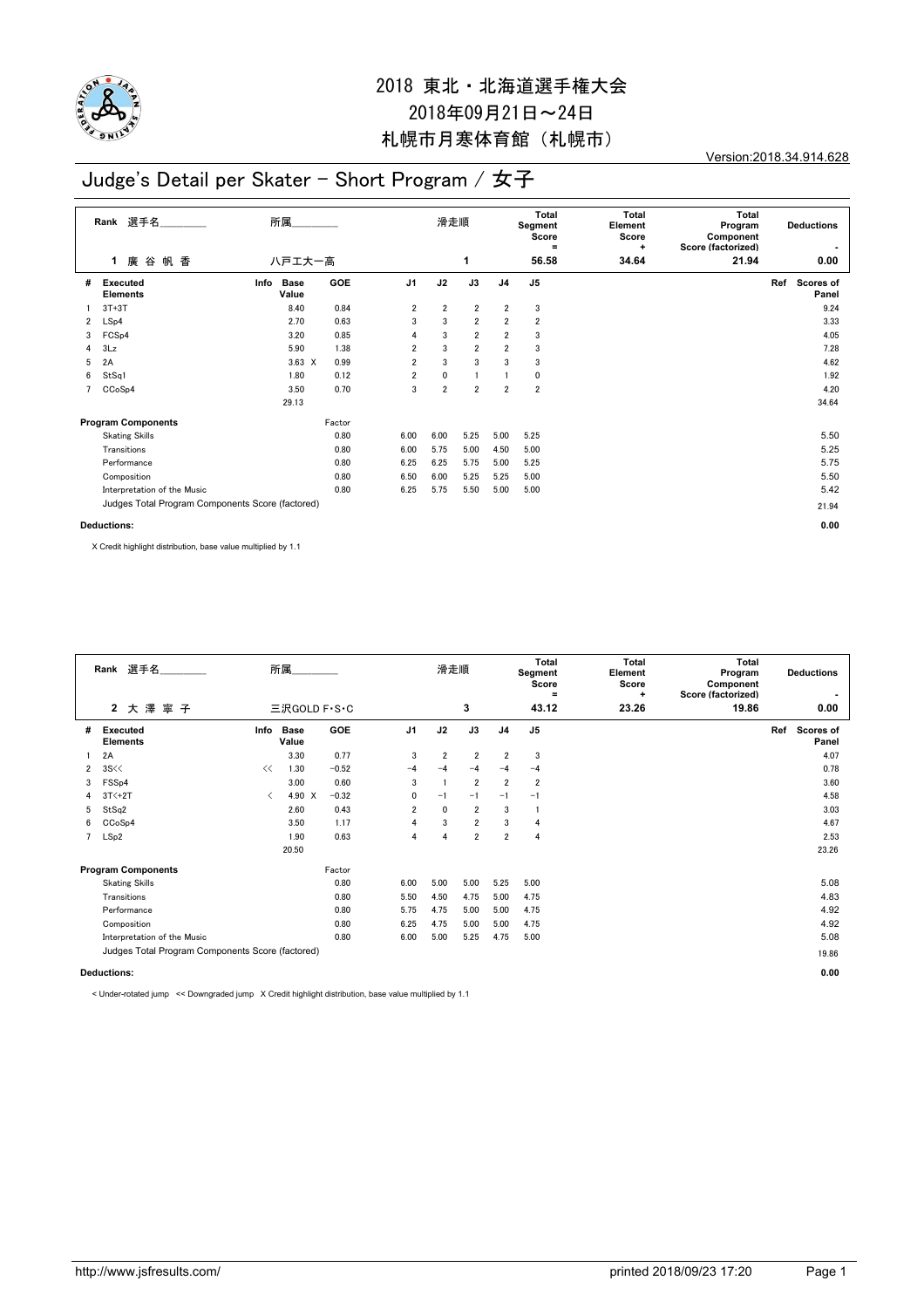

Version:2018.34.914.628

## Judge's Detail per Skater - Short Program / 女子

|                | 選手名<br>Rank                                      | 所属                            |                      |            |                | 滑走順            |                |                | Total<br>Segment<br>Score<br>$\equiv$ | <b>Total</b><br>Element<br>Score<br>+ | <b>Total</b><br>Program<br>Component<br>Score (factorized) |     | <b>Deductions</b>         |
|----------------|--------------------------------------------------|-------------------------------|----------------------|------------|----------------|----------------|----------------|----------------|---------------------------------------|---------------------------------------|------------------------------------------------------------|-----|---------------------------|
|                | 善<br>友奈<br>3<br>三                                |                               | ROYCE'F · S · C      |            |                |                | $\mathbf{2}$   |                | 40.89                                 | 23.09                                 | 19.80                                                      |     | 2.00                      |
| #              | Executed<br><b>Elements</b>                      | Info                          | <b>Base</b><br>Value | GOE        | J <sub>1</sub> | J2             | J3             | J <sub>4</sub> | J <sub>5</sub>                        |                                       |                                                            | Ref | <b>Scores of</b><br>Panel |
|                | $3T+3T<$                                         | ≺                             | 7.35                 | $-0.42$    | $-1$           | $-1$           | 0              | $-1$           | $-1$                                  |                                       |                                                            |     | 6.93                      |
| $\overline{2}$ | 3Lz                                              | $\overline{\left( \right. }%$ | 4.43                 | $-2.22$    | $-5$           | $-5$           | $-5$           | $-5$           | $-5$                                  |                                       |                                                            |     | 2.21                      |
| 3              | CCoSp4                                           |                               | 3.50                 | 0.70       | $\overline{2}$ | $\overline{2}$ | $\overline{1}$ | $\overline{2}$ | 2                                     |                                       |                                                            |     | 4.20                      |
| 4              | FSS <sub>p2</sub>                                |                               | 2.30                 | 0.23       | $\overline{2}$ |                |                |                |                                       |                                       |                                                            |     | 2.53                      |
| 5              | 2A<                                              | $\langle$                     | $2.73 \times$        | $-1.24$    | $-5$           | $-5$           | $-5$           | $-5$           | $-4$                                  |                                       |                                                            |     | 1.49                      |
| 6              | LSp4                                             |                               | 2.70                 | 0.81       | 3              | 3              | 3              | $\overline{2}$ | 3                                     |                                       |                                                            |     | 3.51                      |
| $\overline{7}$ | StSq1                                            |                               | 1.80                 | 0.42       | 3              |                | -1             | 3              | 3                                     |                                       |                                                            |     | 2.22                      |
|                |                                                  |                               | 24.81                |            |                |                |                |                |                                       |                                       |                                                            |     | 23.09                     |
|                | <b>Program Components</b>                        |                               |                      | Factor     |                |                |                |                |                                       |                                       |                                                            |     |                           |
|                | <b>Skating Skills</b>                            |                               |                      | 0.80       | 6.00           | 5.25           | 5.00           | 5.25           | 4.75                                  |                                       |                                                            |     | 5.17                      |
|                | Transitions                                      |                               |                      | 0.80       | 5.75           | 4.75           | 4.75           | 4.75           | 4.75                                  |                                       |                                                            |     | 4.75                      |
|                | Performance                                      |                               |                      | 0.80       | 6.00           | 5.00           | 4.75           | 4.75           | 4.50                                  |                                       |                                                            |     | 4.83                      |
|                | Composition                                      |                               |                      | 0.80       | 6.25           | 4.75           | 5.25           | 5.00           | 4.75                                  |                                       |                                                            |     | 5.00                      |
|                | Interpretation of the Music                      |                               |                      | 0.80       | 6.25           | 5.00           | 5.00           | 4.75           | 5.00                                  |                                       |                                                            |     | 5.00                      |
|                | Judges Total Program Components Score (factored) |                               |                      |            |                |                |                |                |                                       |                                       |                                                            |     | 19.80                     |
|                | Deductions:                                      |                               | 転倒:                  | $-2.00(2)$ |                |                |                |                |                                       |                                       |                                                            |     | $-2.00$                   |

< Under-rotated jump X Credit highlight distribution, base value multiplied by 1.1

|                | 選手名<br>Rank                                      | 所属                   |               | 滑走順            |                |                | <b>Total</b><br>Segment<br>Score<br>Ξ | <b>Total</b><br>Element<br>Score<br>٠ | Total<br><b>Deductions</b><br>Program<br>Component<br>Score (factorized) |       |                                  |
|----------------|--------------------------------------------------|----------------------|---------------|----------------|----------------|----------------|---------------------------------------|---------------------------------------|--------------------------------------------------------------------------|-------|----------------------------------|
|                | 加藤花怜<br>4                                        | 北海高等学校               |               |                |                | 8              |                                       | 38.68                                 | 20.96                                                                    | 18.72 | 1.00                             |
| #              | Info<br>Executed<br><b>Elements</b>              | <b>Base</b><br>Value | <b>GOE</b>    | J <sub>1</sub> | J2             | J3             | J <sub>4</sub>                        | J <sub>5</sub>                        |                                                                          |       | Ref<br><b>Scores of</b><br>Panel |
|                | $2F+3T<$                                         | 4.95                 | $-1.58$       | $-5$           | $-5$           | $-5$           | $-5$                                  | $-5$                                  |                                                                          |       | 3.37                             |
| $\mathbf{2}$   | $2S*$<br>$\ast$                                  | 0.00                 | 0.00          |                |                |                |                                       |                                       |                                                                          |       | 0.00                             |
| 3              | CCoSp4                                           | 3.50                 | 0.70          | $\overline{2}$ | 3              | $\overline{2}$ | $\overline{2}$                        |                                       |                                                                          |       | 4.20                             |
| $\overline{4}$ | 2A                                               | $3.63 \times$        | 0.66          | $\overline{2}$ | $\overline{2}$ | $\overline{2}$ | $\overline{2}$                        | 3                                     |                                                                          |       | 4.29                             |
| 5              | FSS <sub>p4</sub>                                | 3.00                 | 0.40          |                |                | $\overline{1}$ | $\overline{2}$                        | 3                                     |                                                                          |       | 3.40                             |
| 6              | StSq1                                            | 1.80                 | 0.48          | 3              | 3              | $\overline{2}$ | $\overline{2}$                        | 3                                     |                                                                          |       | 2.28                             |
| $7^{\circ}$    | LSp4                                             | 2.70                 | 0.72          | 3              | $\overline{2}$ | 3              | $\overline{2}$                        | 3                                     |                                                                          |       | 3.42                             |
|                |                                                  | 19.58                |               |                |                |                |                                       |                                       |                                                                          |       | 20.96                            |
|                | <b>Program Components</b>                        |                      | Factor        |                |                |                |                                       |                                       |                                                                          |       |                                  |
|                | <b>Skating Skills</b>                            |                      | 0.80          | 5.00           | 4.50           | 4.50           | 4.50                                  | 4.50                                  |                                                                          |       | 4.50                             |
|                | Transitions                                      |                      | 0.80          | 4.50           | 4.75           | 4.25           | 4.25                                  | 4.25                                  |                                                                          |       | 4.33                             |
|                | Performance                                      |                      | 0.80          | 4.75           | 4.75           | 4.50           | 4.75                                  | 4.25                                  |                                                                          |       | 4.67                             |
|                | Composition                                      |                      | 0.80          | 5.50           | 5.00           | 4.75           | 4.75                                  | 4.50                                  |                                                                          |       | 4.83                             |
|                | Interpretation of the Music                      |                      | 0.80          | 5.25           | 5.25           | 5.00           | 5.00                                  | 4.50                                  |                                                                          |       | 5.08                             |
|                | Judges Total Program Components Score (factored) |                      |               |                |                |                |                                       |                                       |                                                                          |       | 18.72                            |
|                | <b>Deductions:</b>                               |                      | 転倒: -1.00 (1) |                |                |                |                                       |                                       |                                                                          |       | $-1.00$                          |

\* Invalid element < Under-rotated jump X Credit highlight distribution, base value multiplied by 1.1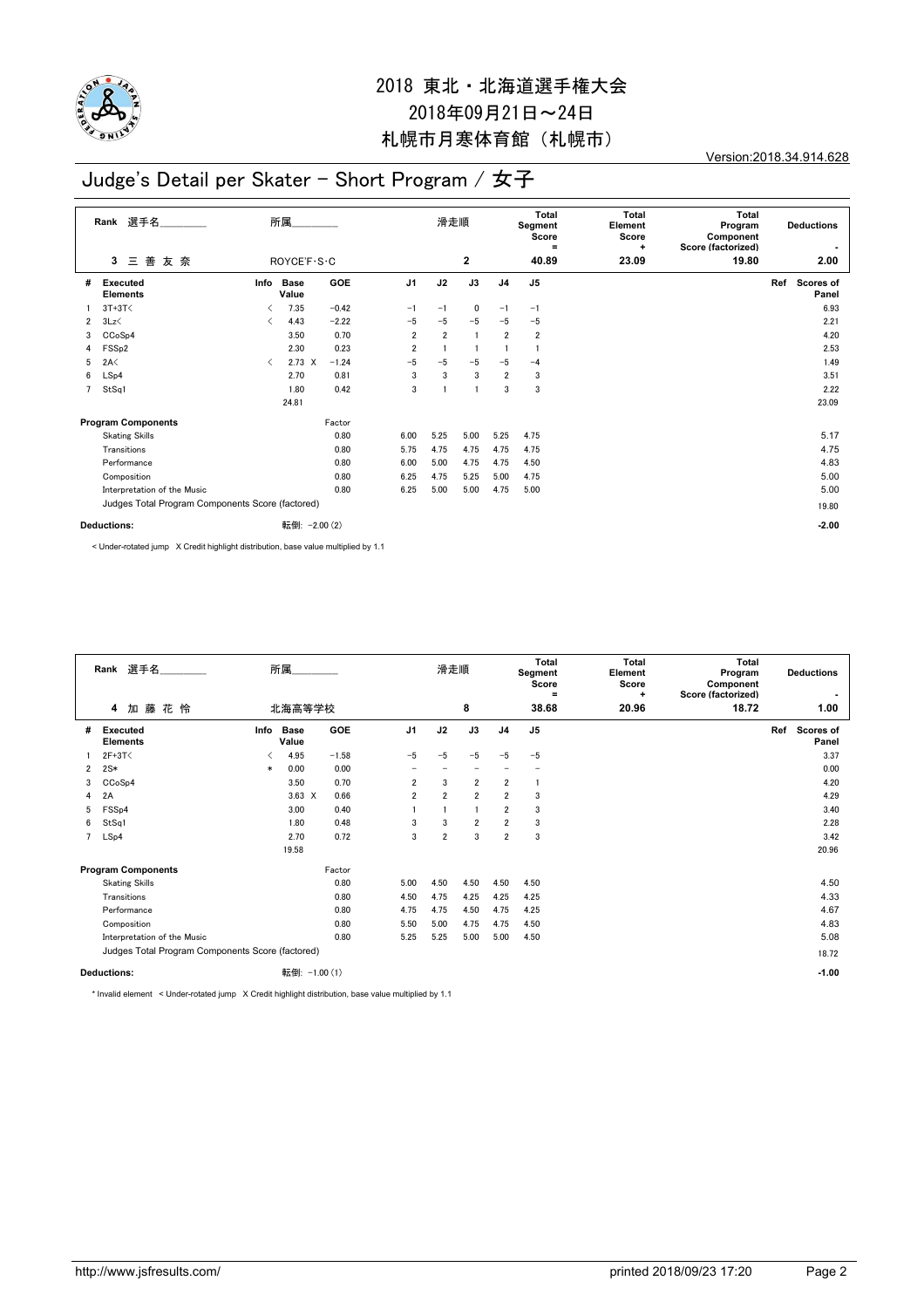

Version:2018.34.914.628

## Judge's Detail per Skater - Short Program / 女子

|                | 選手名<br>Rank                                      | 所属     |                      |               |                          | 滑走順                      |                          |                          | Total<br>Segment<br>Score<br>$\equiv$ | Total<br>Element<br>Score<br>÷ | <b>Total</b><br>Program<br>Component<br>Score (factorized) | <b>Deductions</b> |                           |
|----------------|--------------------------------------------------|--------|----------------------|---------------|--------------------------|--------------------------|--------------------------|--------------------------|---------------------------------------|--------------------------------|------------------------------------------------------------|-------------------|---------------------------|
|                | 麗美<br>5<br>壷<br>井                                |        | 岩手大学                 |               |                          |                          | 4                        |                          | 36.56                                 | 19.62                          | 17.94                                                      |                   | 1.00                      |
| #              | <b>Executed</b><br><b>Elements</b>               | Info   | <b>Base</b><br>Value | <b>GOE</b>    | J <sub>1</sub>           | J2                       | J3                       | J <sub>4</sub>           | J <sub>5</sub>                        |                                |                                                            | Ref               | <b>Scores of</b><br>Panel |
|                | 3S                                               |        | 4.30                 | $-0.72$       | $-2$                     | $-3$                     | $-1$                     | $-2$                     | $-1$                                  |                                |                                                            |                   | 3.58                      |
| $\overline{2}$ | Lo*+COMBO                                        | $\ast$ | 0.00                 | 0.00          | $\overline{\phantom{0}}$ | $\overline{\phantom{0}}$ | $\overline{\phantom{0}}$ | $\overline{\phantom{0}}$ | $\overline{\phantom{0}}$              |                                |                                                            |                   | 0.00                      |
| 3              | FSSp3                                            |        | 2.60                 | 0.26          |                          | $\mathbf{1}$             | 0                        |                          | 2                                     |                                |                                                            |                   | 2.86                      |
| 4              | StSq2                                            |        | 2.60                 | 0.09          | $\overline{2}$           | $\mathbf 0$              | $\mathbf 0$              | 0                        |                                       |                                |                                                            |                   | 2.69                      |
| 5              | 2A                                               |        | $3.63 \times$        | 0.66          | $\overline{2}$           | 3                        | $\overline{2}$           | 2                        | $\overline{\mathbf{2}}$               |                                |                                                            |                   | 4.29                      |
| 6              | LSp3                                             |        | 2.40                 | 0.40          | 3                        | $\overline{2}$           |                          |                          | $\overline{\mathbf{2}}$               |                                |                                                            |                   | 2.80                      |
|                | CCoSp3                                           |        | 3.00                 | 0.40          |                          | $\overline{2}$           |                          | 0                        | $\overline{\mathbf{2}}$               |                                |                                                            |                   | 3.40                      |
|                |                                                  |        | 18.53                |               |                          |                          |                          |                          |                                       |                                |                                                            |                   | 19.62                     |
|                | <b>Program Components</b>                        |        |                      | Factor        |                          |                          |                          |                          |                                       |                                |                                                            |                   |                           |
|                | <b>Skating Skills</b>                            |        |                      | 0.80          | 6.00                     | 5.25                     | 4.50                     | 4.50                     | 4.50                                  |                                |                                                            |                   | 4.75                      |
|                | Transitions                                      |        |                      | 0.80          | 5.25                     | 4.75                     | 4.25                     | 4.00                     | 4.00                                  |                                |                                                            |                   | 4.33                      |
|                | Performance                                      |        |                      | 0.80          | 5.50                     | 4.75                     | 4.25                     | 4.00                     | 4.25                                  |                                |                                                            |                   | 4.42                      |
|                | Composition                                      |        |                      | 0.80          | 5.75                     | 5.00                     | 4.25                     | 4.25                     | 4.00                                  |                                |                                                            |                   | 4.50                      |
|                | Interpretation of the Music                      |        |                      | 0.80          | 5.50                     | 4.75                     | 4.50                     | 4.00                     | 4.00                                  |                                |                                                            |                   | 4.42                      |
|                | Judges Total Program Components Score (factored) |        |                      |               |                          |                          |                          |                          |                                       |                                |                                                            |                   | 17.94                     |
|                | <b>Deductions:</b>                               |        |                      | 転倒: -1.00 (1) |                          |                          |                          |                          |                                       |                                |                                                            |                   | $-1.00$                   |

\* Invalid element X Credit highlight distribution, base value multiplied by 1.1

|                                                  | Rank 選手名                         | 所属     |                      |            |                          | 滑走順            |                |                | Total<br>Segment<br>Score<br>$\equiv$ | <b>Total</b><br>Element<br>Score<br>÷ | Total<br><b>Deductions</b><br>Program<br>Component<br>Score (factorized) |                                  |  |
|--------------------------------------------------|----------------------------------|--------|----------------------|------------|--------------------------|----------------|----------------|----------------|---------------------------------------|---------------------------------------|--------------------------------------------------------------------------|----------------------------------|--|
|                                                  | 6 山本真由                           |        | 北海学園大学               |            |                          |                | 6              |                | 34.20                                 | 16.48                                 | 17.72                                                                    | 0.00                             |  |
| #                                                | Executed<br><b>Elements</b>      | Info   | <b>Base</b><br>Value | <b>GOE</b> | J <sub>1</sub>           | J2             | J3             | J <sub>4</sub> | J <sub>5</sub>                        |                                       |                                                                          | Ref<br><b>Scores of</b><br>Panel |  |
|                                                  | 3T<+COMBO                        | ✓      | 3.15                 | $-1.58$    | $-5$                     | $-5$           | $-5$           | $-5$           | $-5$                                  |                                       |                                                                          | 1.57                             |  |
| $\mathbf{2}$                                     | 2A                               |        | 3.30                 | 0.66       | $\overline{2}$           | $\overline{2}$ | $\overline{1}$ | $\overline{2}$ | $\overline{\mathbf{2}}$               |                                       |                                                                          | 3.96                             |  |
| 3                                                | CC <sub>o</sub> S <sub>p</sub> 3 |        | 3.00                 | 0.50       |                          | $\overline{2}$ | $\overline{2}$ |                | $\overline{\mathbf{2}}$               |                                       |                                                                          | 3.50                             |  |
| 4                                                | $2S*$                            | $\ast$ | 0.00 X               | 0.00       | $\overline{\phantom{0}}$ |                |                |                |                                       |                                       |                                                                          | 0.00                             |  |
| 5                                                | FSS <sub>p3</sub>                |        | 2.60                 | 0.09       | $-1$                     |                |                | 0              | 0                                     |                                       |                                                                          | 2.69                             |  |
| 6                                                | StSqB                            |        | 1.50                 | 0.20       |                          |                | $\overline{2}$ |                | $\overline{\mathbf{2}}$               |                                       |                                                                          | 1.70                             |  |
| $7^{\circ}$                                      | LSp4                             |        | 2.70                 | 0.36       | 2                        | $\overline{2}$ |                |                | 0                                     |                                       |                                                                          | 3.06                             |  |
|                                                  |                                  |        | 16.25                |            |                          |                |                |                |                                       |                                       |                                                                          | 16.48                            |  |
|                                                  | <b>Program Components</b>        |        |                      | Factor     |                          |                |                |                |                                       |                                       |                                                                          |                                  |  |
|                                                  | <b>Skating Skills</b>            |        |                      | 0.80       | 5.25                     | 4.50           | 4.50           | 4.25           | 4.50                                  |                                       |                                                                          | 4.50                             |  |
|                                                  | Transitions                      |        |                      | 0.80       | 4.75                     | 4.50           | 4.25           | 4.00           | 4.25                                  |                                       |                                                                          | 4.33                             |  |
|                                                  | Performance                      |        |                      | 0.80       | 5.00                     | 4.25           | 4.25           | 4.00           | 4.25                                  |                                       |                                                                          | 4.25                             |  |
|                                                  | Composition                      |        |                      | 0.80       | 5.25                     | 4.75           | 4.50           | 4.50           | 4.25                                  |                                       |                                                                          | 4.58                             |  |
|                                                  | Interpretation of the Music      |        |                      | 0.80       | 5.00                     | 4.50           | 4.50           | 4.25           | 4.50                                  |                                       |                                                                          | 4.50                             |  |
| Judges Total Program Components Score (factored) |                                  |        |                      |            |                          |                |                |                |                                       |                                       |                                                                          | 17.72                            |  |
|                                                  | <b>Deductions:</b>               |        |                      |            |                          |                |                |                |                                       |                                       | 0.00                                                                     |                                  |  |

\* Invalid element < Under-rotated jump X Credit highlight distribution, base value multiplied by 1.1